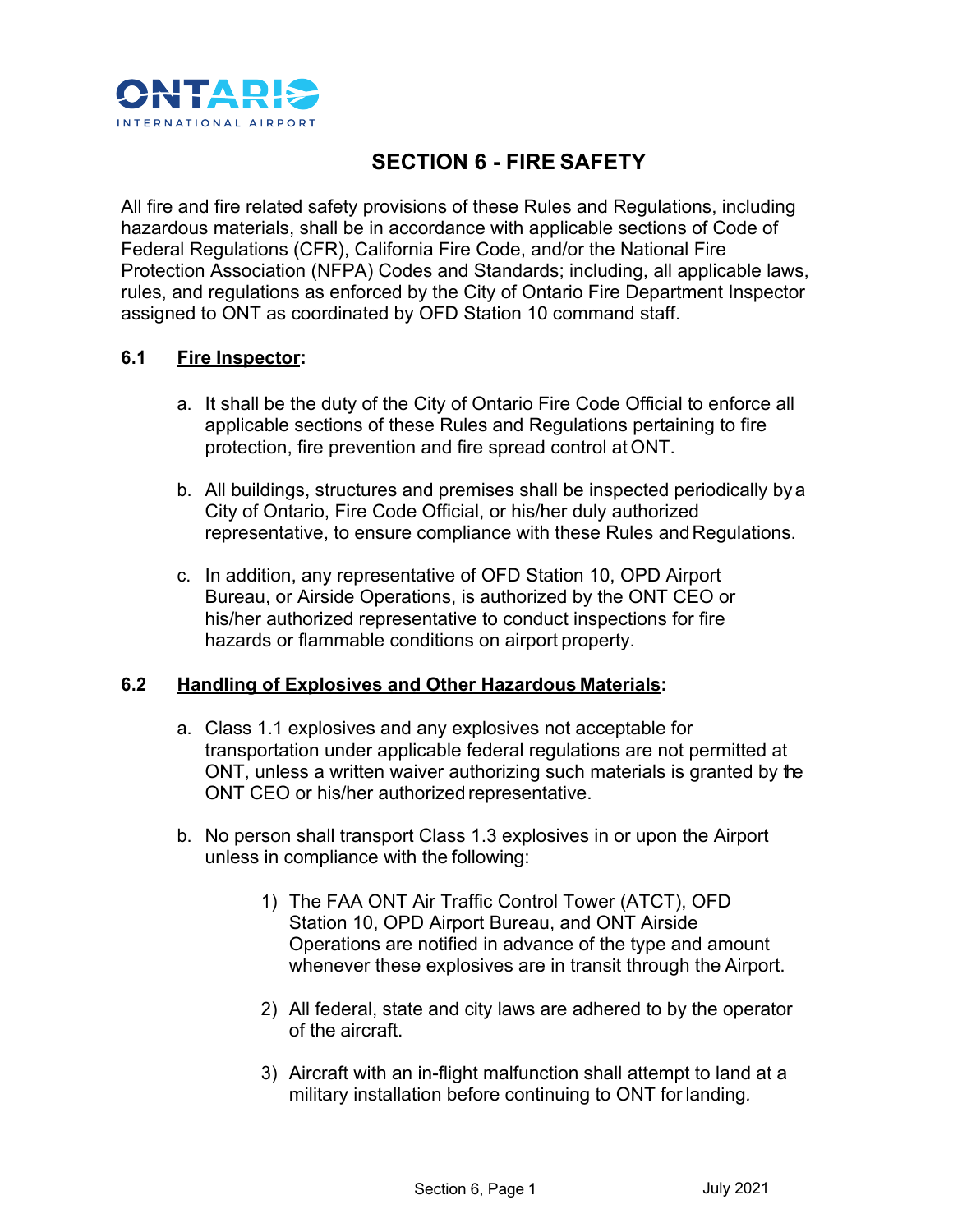

- 4) No person shall store explosives at ONT, unless a prior written waiver authorizing the storage of such materials is granted by the ONT CEO or his/her authorized representative.
- 5) No person shall store, keep, handle, use, dispense, or transport, in, or upon the Airport, any explosives, blasting agents, flammable liquids, combustible liquids, flammable solids, oxidizers, organic peroxides, corrosive materials, flammable gases, nonflammable gases and poisons.
- c. Poisons B, irritating materials (ORM A, B, C, D and E), or cryogenic liquids shall not be stored, kept, handled, used, dispensed or transported, in, or upon the Airport at such time or place or in such a manner or condition as to endanger unreasonable or as to be likely to endanger unreasonable persons or property. For purposes of this hazardous class scheme, the U.S. Department of Transportation (DOT) definitions as contained in 49 CFR, Parts 171-177, as amended, shall be utilized.
- d. Hazardous Materials regulated at ONT shall include, but not be limited to, those materials enumerated in:
	- 1) Regulations of the U. S. Department of Transportation published in 49 CFR, Parts 100 through 199, as amended.
	- 2) The Director's List, as amended, issued by the Director of the California Department of Industrial Relations in Title 8, California Code of Regulations, Section 339.
	- 3) Sections 66680 and 66685 of Title 22 of the California Administrative Code, as amended, as a hazardous and/or extremely hazardous material or hazardous and/or extremely hazardous waste or non-waste form.
	- 4) The list of Environmental Protection Agency (EPA) pollutants, 40 CFR, Section 401.15, as amended.
	- 5) A list of hazardous materials prepared by the San Bernardino County Director of Health pursuant to the SBSO Health Code. Hazardous materials regulated shall also include any material which has been determined to be hazardous based upon any appraisal or assessment by or on behalf of the party storing this material in compliance with the requirements of the EPA or the California Department of Health Services, or which should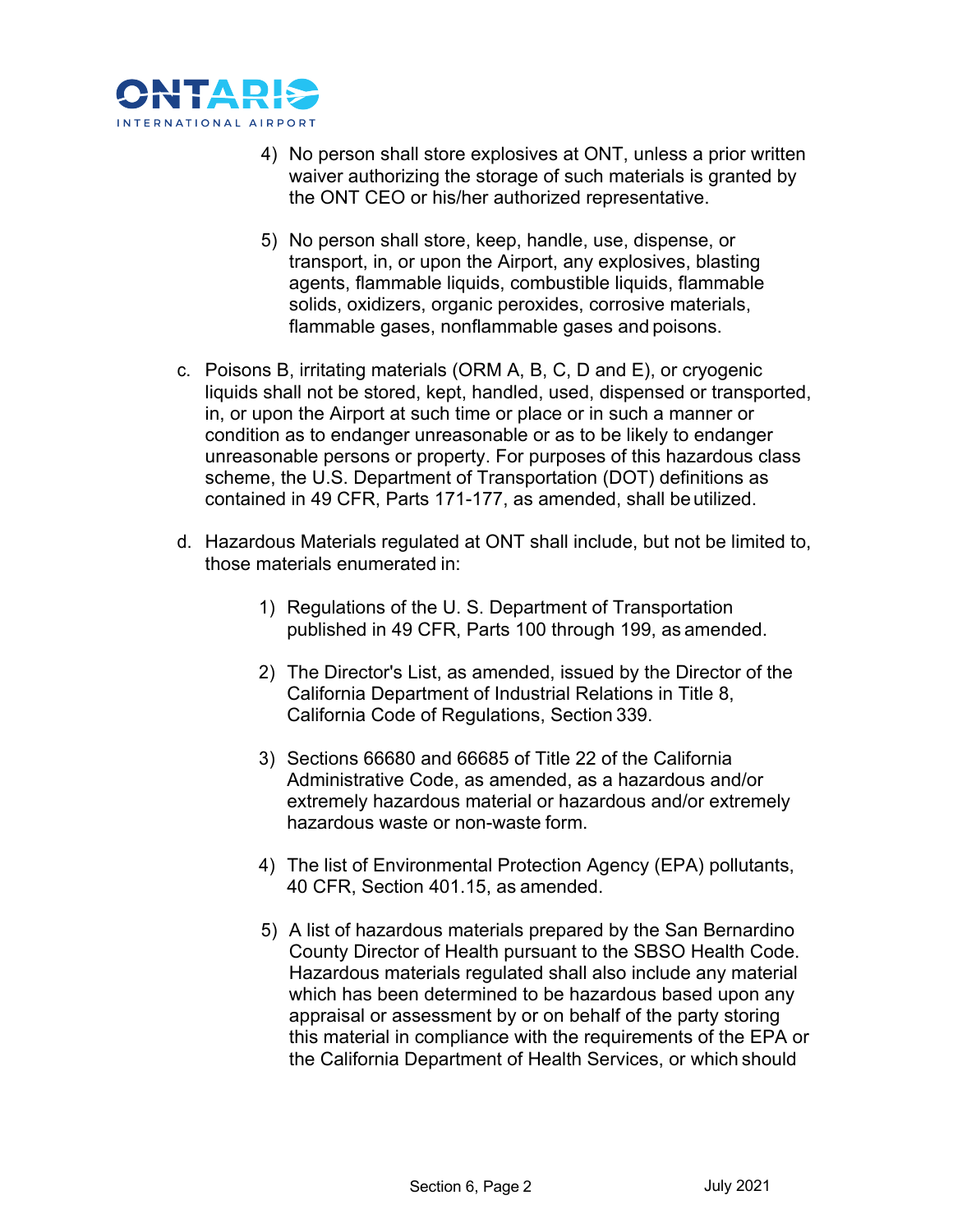

have been but was not determined to be hazardous due to the deliberate failure of the party storing the material to comply with the requirements of the EPA and/or the Department of Health Services.

- e. All applicable regulations governing explosives, which are acceptable for transportation, must be strictly adhered to. Any other material subject to federal or state regulations governing hazardous materials must be handled in strict compliance with those regulations and any other more restrictive regulations that the ONT CEO or an authorized representative might deem necessary to impose. Any waiver of such regulations or any part thereof by the FAA or by any other competent authority shall not constitute, or be construed to constitute, a waiver of this rule.
- f. Advance notice of at least twenty-four (24) hours shall be given to the ONT CEO or his/her authorized representative through OFD Dispatch, (909) 983-5911, for any operations requiring permission pursuant to this rule.
- g. Permission may be given for the movement of radioactive materials only when such materials are packaged, marked, labeled and limited as required by regulations applying to transportation of explosives and other dangerous articles and which do not create undue hazard to life or property at ONT. OFD Station 10 shall provide the ONT CEO or his/her authorized representative with information relative to the hazards of any material subject to this Section.
- h. All Airport tenants involved with the handling of hazardous materials must provide the Airport with a Hazardous Materials Removal Plan. The plan will include the name of the company used for removal of hazardous materials and the names and 24-hour telephone numbers of tenant staff authorized to handle such removals. The plan will be updatedannually.

## **6.3 Fire Extinguishers and Equipment:**

- a. Fire extinguisher equipment at ONT shall not be tampered with at any time, nor used for any purpose other than firefighting or fire prevention. All such equipment shall be inspected for conformity with NFPA Codes. Tags showing the date of the last inspection shall be left attached to each unit.
- b. Fully charged and currently inspected fire extinguishers, of the type recommended by the NFPA Codes for specific materials, are required at all locations handling flammable materials.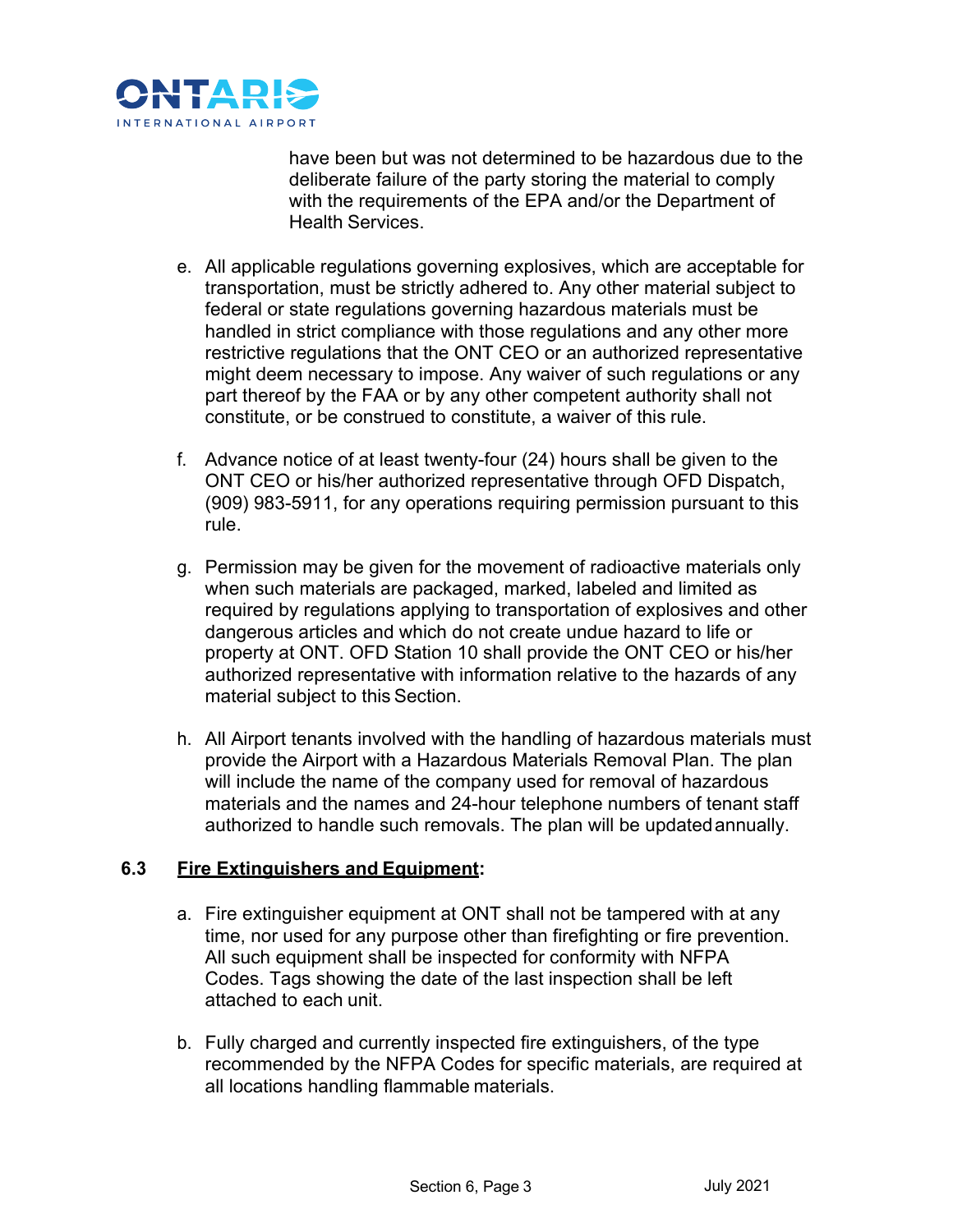

- c. At all re-fueling facilities (farms), fuel cut off valves are conspicuously located and marked for use during emergencies involving underground fuel flow systems.
- d. Airport fire protection systems and equipment shall not be tamperedwith at any time. No person other than authorized employees or representatives of the OIAA shall turn such equipment on and off, or operate any other Airport equipment except for testing, maintenance or repair only. Tenants in their respective leaseholds shall turn such equipment on and off for testing, maintenance or repair only. OFD Dispatch, (909) 983-5911, must be notified anytime a fire protection system is not operating.

## **6.4 Open Flames (WELDING):**

- a. Prior to commencing open flame welding at passenger terminal gates, aircraft parking positions, or buildings, OFD Station 10, (909) 544- 5490, and ONT Airside Operations, (909) 214-7682 or (909) 214-7683, must be notified at least 12 hours in advance.
- b. A fireguard is always required during welding.
- c. Open flame welding within 50 feet of aircraft refueling operations, or refueling facilities, is prohibited.
- d. A fire extinguisher must be present at the site during weldingoperations.

## **6.5 Reporting Fires:**

Any person observing any unattended or uncontrolled fire on the Airport premises shall immediately report it directly to OFD Dispatch (909) 983- 5911. No person shall make any regulation or order, written or verbal, requiring any person to take any unnecessary delaying action prior to reporting a fire to OFD Station 10 or City of Ontario Fire Department.

## **6.6 Litter and Cleaning of Allotted Space:**

a. Each tenant at the Airport shall keep their allotted space, or leasehold, are policed and free from rubbish and debris. Flammable materials shall be stored only in approved containers in or about tenant areas and all floors shall be clean of fuel, oil and litter.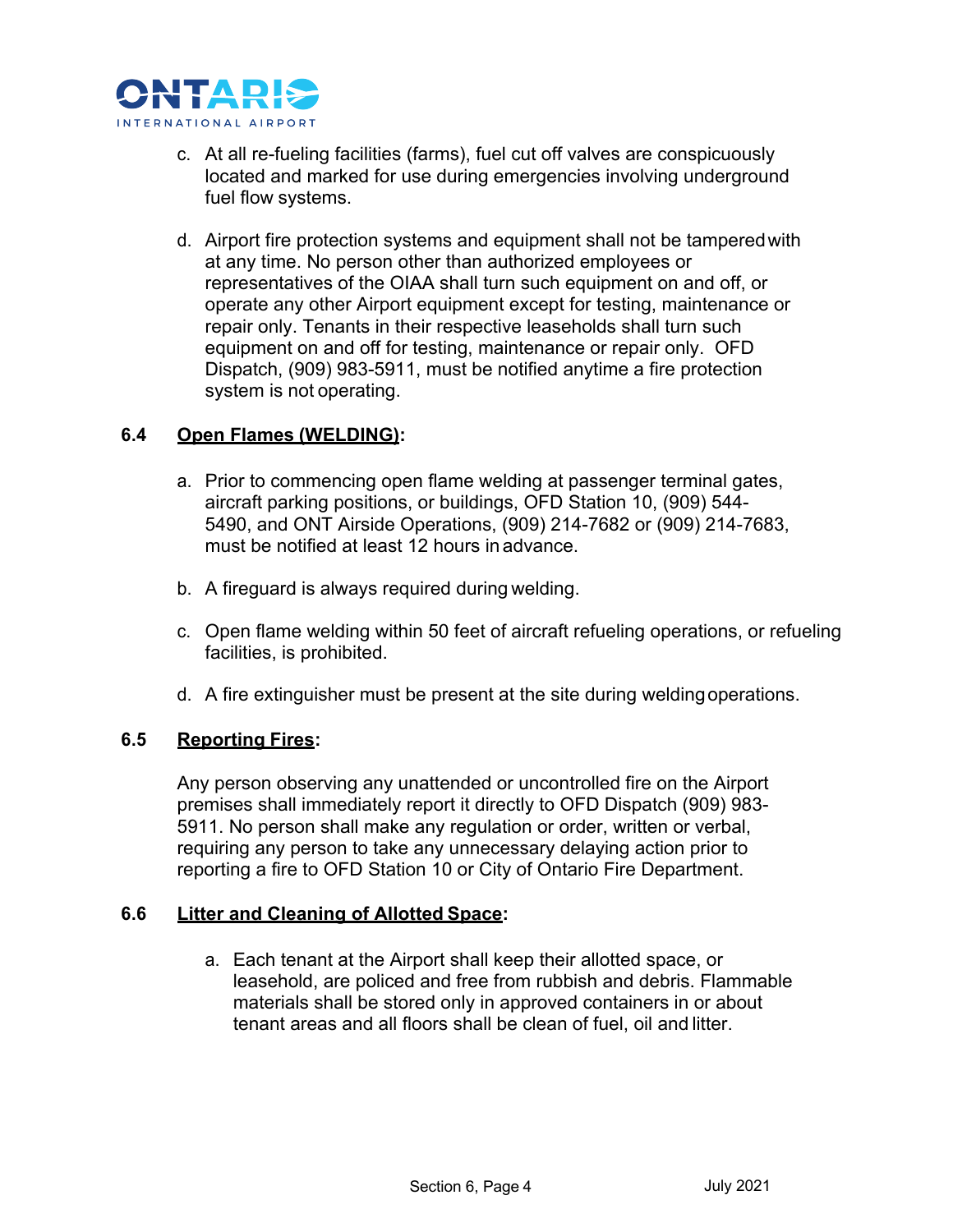

b. The use of volatile or flammable solvents for cleaning floors is prohibited. Approved metal receptacles with tight-fitting, self-closing covers shall be used for the storage of oily waste rags and similar materials. The contents of these receptacles shall be removed daily. Clothes lockers shall be constructed of metal or fire-resistant materials.

### **6.7 Cleaning Ramps and Other Surfaces:**

Any spillage or dripping of fuel, oil, grease or any other material which may be unsightly, unsafe to personnel and/or property or detrimental to the pavement in any area on the Airport shall be removed immediately by suitable procedures in a manner satisfactory to the ONT CEO or his/her authorized representative. The responsibility for the immediate removal of such fuel, oil, grease or other material shall be assumed by the operator of the equipment causing the spillage.

## **6.8 Control of Contaminants:**

- a. No fuel, oil, grease, flammable liquids, or contaminants of any kind; including, detergents, polishing compounds or metal etching agents, used to dry wash aircraft or other surfaces, shall be allowed to flow into or be placed in any sewer system, storm drain, or open water area, not equipped with an OIAA permitted separator, clarifier, or industrial waste system.
- b. Equipment used to scrub pavement surfaces must have the capability of picking up all cleaning water for disposal at a location equipped with a permitted clarifier authorized for such use.

### **6.9 Fueling Operations:**

As part of the OIAA Stormwater Pollution Prevention Program (SWPPP), the OIAA has developed Best Management Practices (BMP) related to aircraft, vehicle, and equipment fueling, they are:

- a. Aircraft refueling is prohibited when the aircraft being refueled engine(s) are running. Aircraft Auxiliary Power and Ground Power Units are exempt.
- b. Per NFPA Section 407 guidelines for fueling operations during lightning activity, refueling operations shall be discontinued when lightning ground strike frequency and intensity occurring within 5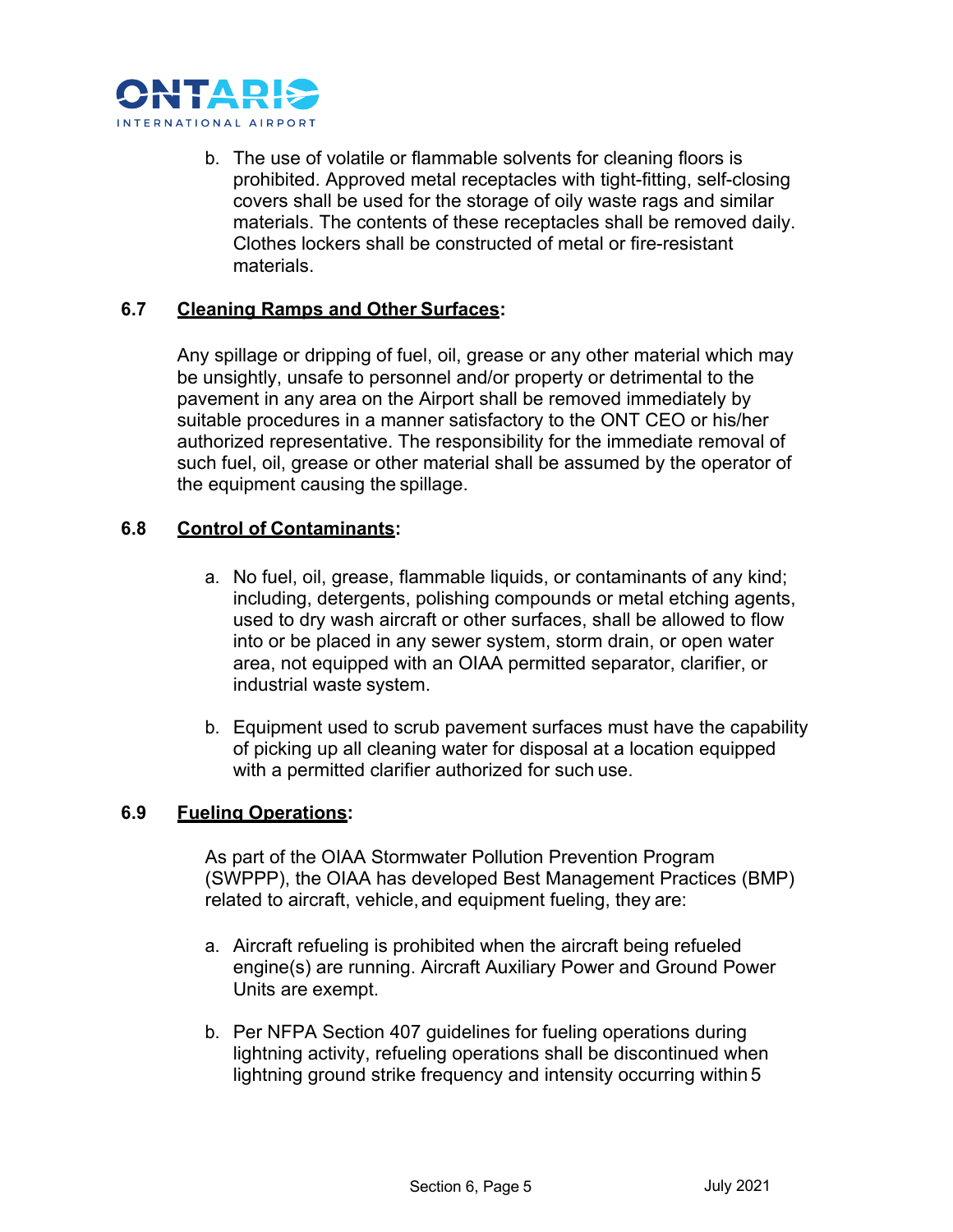

statute miles of ONT indicates refueling safety is compromised, as determined by ONT Airfield Operations, (909) 214-7682 or (909) 214-7683.

- c. During aircraft refueling operations, the refueling vehicle and aircraft must be properly bonded in order to prevent the possibility of ignition of the fuel.
	- 1) Prior to any transfer and during refueling or defueling process, the fueling equipment and the aircraft shall be bonded, thus providing a conductive path to equalize the potential between the fueling equipment and the aircraft.
	- 2) The bond shall be maintained until fueling connections have been removed, allowing separated charges that could be generated during refueling operations to reunite. Bonding of an under-wing refueling nozzle to the aircraft is not required when a metal clamping contact between the nozzle and the filler connection is adversely affected.
- d. "Earth" grounding (earthing) is not required during the fueling of an aircraft. However, this does not preclude electrical earthing requirements for other operations being conducted; If ground support equipment is connected to the aircraft, or if other operations are being conducted that require electrical earthing, separate connections must be made for this purpose.
- e. No refueling vehicle shall be parked, stored, repaired or operated within 50 feet of a building or hangar, other than a refueling service area, or within 10 feet of any other refueling vehicle, in order to maintain defensible space for firefighting purposes.
- f. During fuel handling operations in connection with any aircraft, at least one 2-wheel type fire extinguisher meeting the requirements of NFPA shall be immediately available for use.
- g. No person shall perform any act or use any material which is likely to cause a spark within five (5) feet of any aircraft while the fueling process is being conducted.
- h. No airborne radar equipment shall be operated, or ground tested on any passenger ramp, apron area, or any area when the directional beam of high intensity radar is within 300 feet or the low intensity beam (less than 50kw output) is within 100 feet of another aircraft, an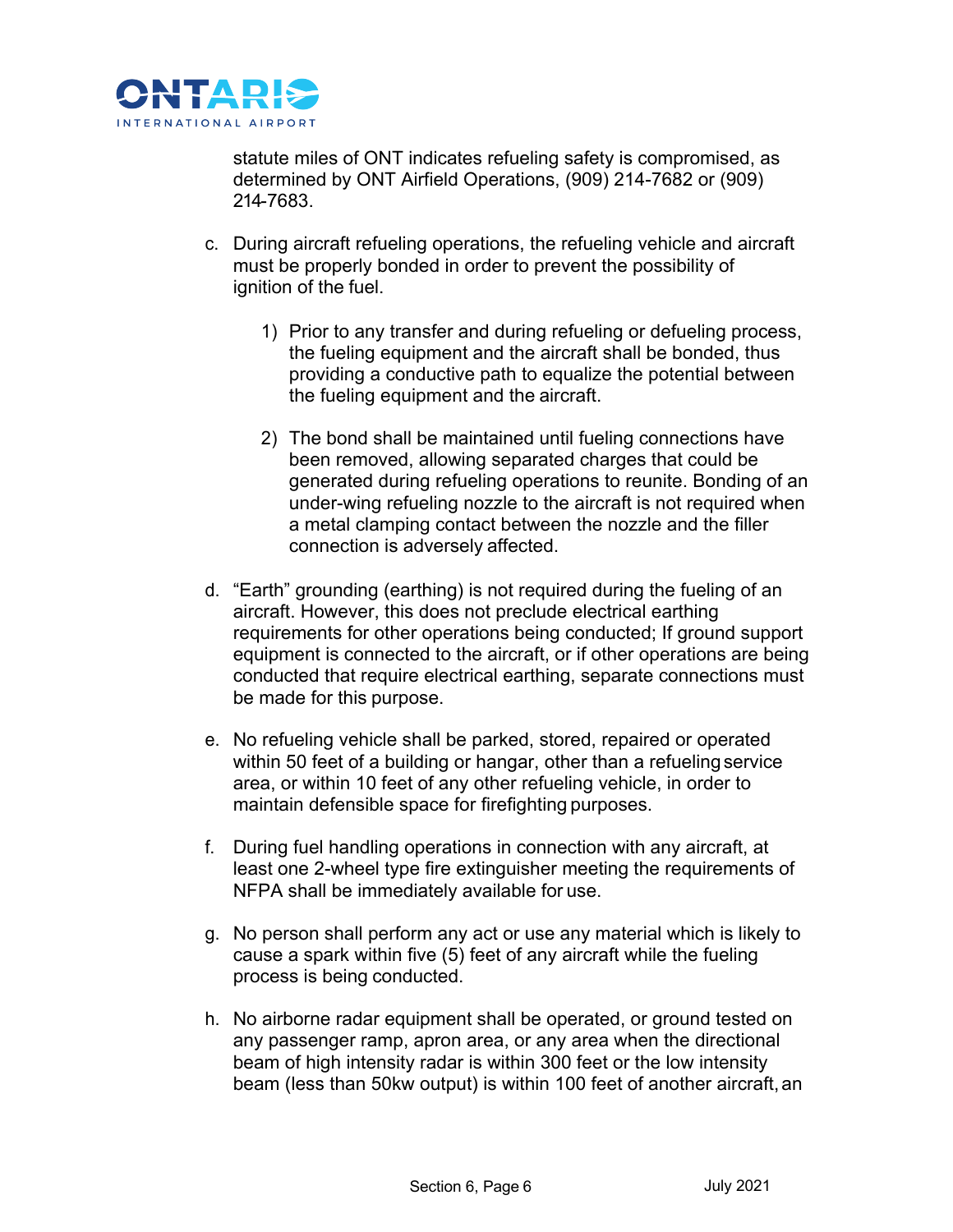

aircraft refueling operation, an aircraft refueling truck or a flammable liquid storage facility.

- i. During fuel handling in connection with any aircraft, no passenger shall be permitted to remain in such aircraft or to enter or depart from such aircraft unless a qualified attendant is at each door that is in use for this purpose, and unless means of safe egress is in position in the event that such device is required for the safe and rapid debarkation of the passengers.
- j. During fuel handling operations in connection with any aircraft, no person shall allow any motorized ground equipment to be positioned under such aircraft's wing tip. Aircraft fuel tanks are vented through the wing tips, which may produce a dangerous and explosive mixture. Fueling operations shall immediately be terminated should anyone position a vehicle under a wing tip.
- k. Persons engaged in aircraft fuel handling shall exercise care to prevent overflow of fuel.
- l. All operators of aircraft at ONT, who receive aviation fuel, including all persons who supply aviation fuel, shall use aviation fuel storage areas, and delivery facilities (fuel farms), designated by the ONT CEO or his/her authorized representative for such use.
- m. If for any period during which these facilities are not available, the operators may make other arrangements with their suppliers of aviation fuel for deliveries thereof to their aircraft, provided that such other arrangements shall be subject to the approval of the ONT CEO or his/her authorized representative from the standpoint of safety, traffic control and similar matters.
- n. The transfer of bulk aircraft or commercial fuel from one refuel service vehicle to another is prohibited within the boundaries of the Airport without prior approval and presence of OFD Station 10 personnel.
- o. Automotive and ramp equipment other than refueling service vehicles and tank vehicles shall be refueled by fuel service contractors authorized by the ONT CEO or his/her authorized representative and only at prescribed locations and from dispensing systems approved by the ONT CEO or his/her authorized representative.
- p. The presence of unsafe tank vehicles and refueling service vehicles at ONT, is likely to endanger persons or property in or upon the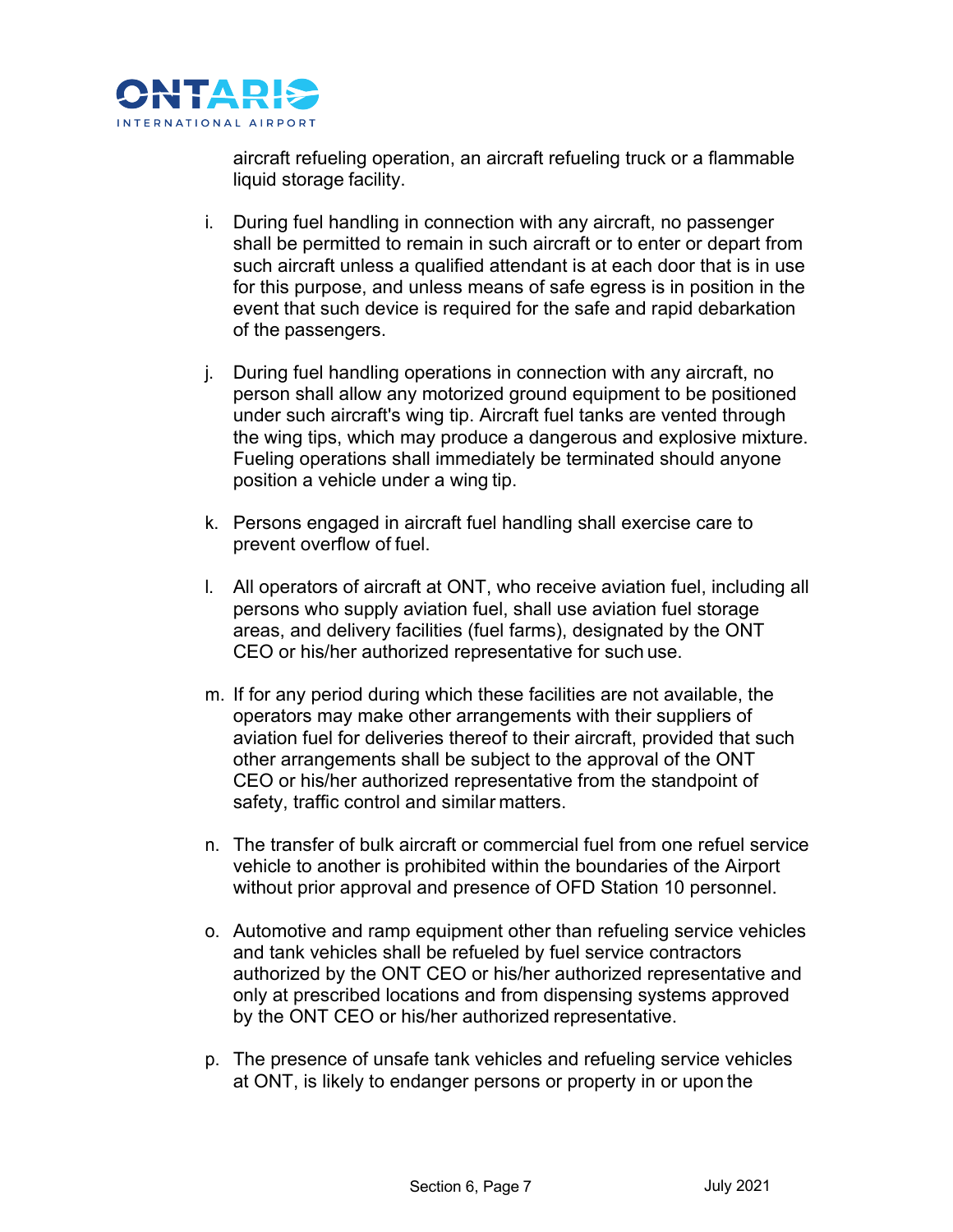

Airport and render the use of the Airport unsafe. Therefore, no such tank vehicle and/or refueling service vehicle shall be allowed in or upon any area of the Airport unless it conforms to the rules and regulations provided in this section, in addition to all other rules and regulations for the use of the Airport.

- q. No tank vehicle or refueling service vehicle shall be used for transportation of flammable liquids at ONT unless registered, inspected and approved by OFD Station 10 personnel.
- r. Every fueling unit shall be provided with signs visible from the outside and showing the name of the firm or corporation operating the unit and the type of fuel contained therein, and in accordance with DOT and NFPA Section 407.
- s. All fueling vehicles operating on ONT AOA shall be properly equipped and maintained and must meet the requirements established by the ONT CEO or his/her authorized representative.
- t. All fueling vehicles operating on ONT AOA are subject to on-the-spot inspection, by the ONT CEO or his/her authorized representative to determine if the vehicle meets OIAA requirements for safe operating conditions.
- u. Smoking by any person on or within fifty feet of a tank vehicle or refueling service vehicle is prohibited.
- v. The delivery of fuel shall always be under the control of the vehicle attendant, through the use of approved flow controlling devices operated by the attendant, designed to shut off automatically upon release of hand or foot pressure. Latching or fastening devices onto fuel control units is not permitted.
- w. The driver, operator or attendant of any refueling vehicle shall be in attendance with the vehicle at all times when the vehicle is refueling an aircraft.
- x. During the filling of fuel storage tanks, no compartment shall be completely filled and the driver, operator, or attendant, shall be present at the vehicle at all times. The fuel tank vehicle, the tank truck filling rack, and the flammable liquid discharge piping shall all be grounded to a point of zero electrical potential.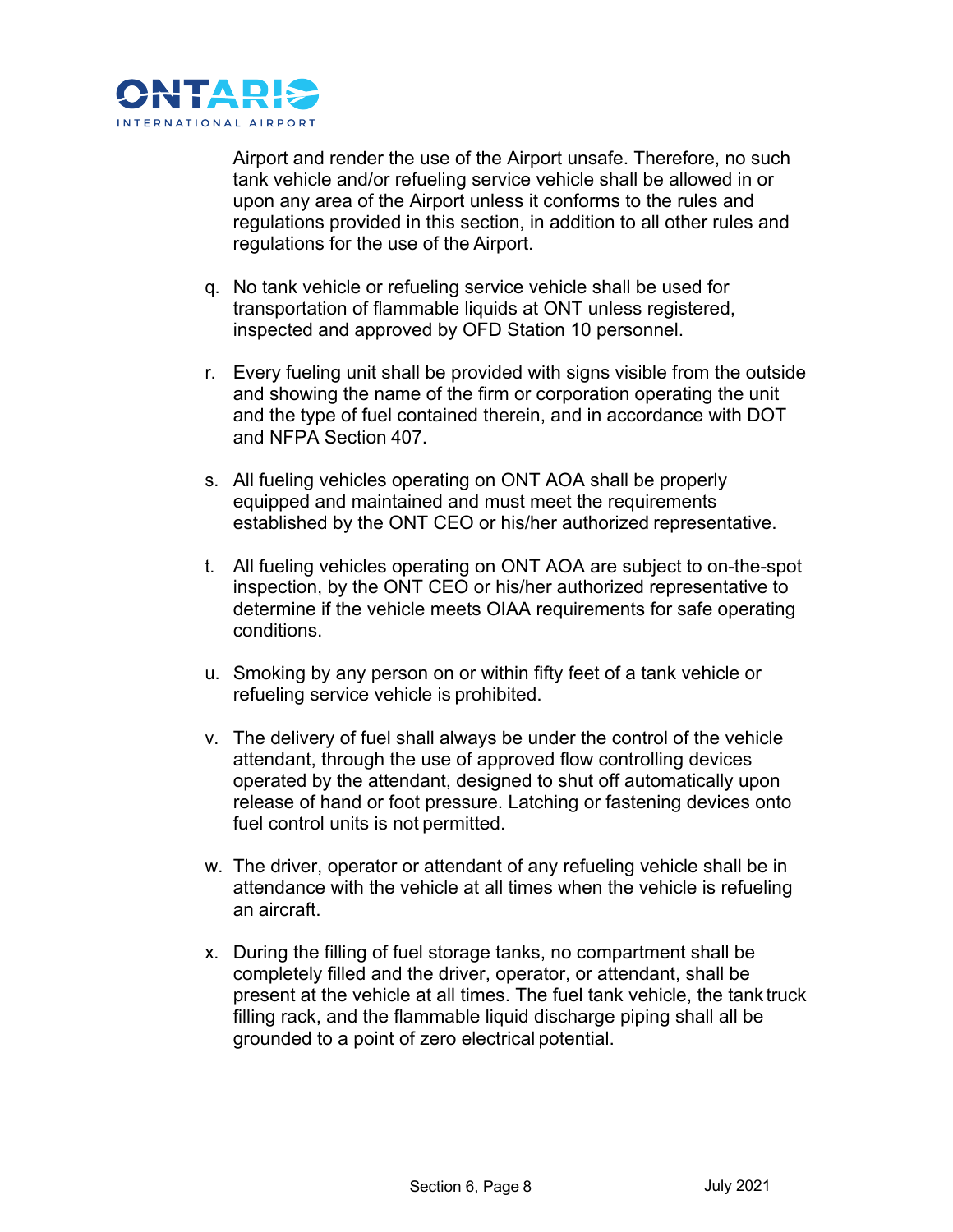

- y. All fueling vehicles shall be equipped with at least two chock blocks. The parking brake shall be engaged, and wheel chocks shall be placed in such a manner as to prevent the forward or backward motion of the vehicle whenever it is parked, left unattended by the driver, or during loading and unloading operations.
- z. When parked, refueling tank vehicles shall be positioned for immediate drive away, or towing, and a clear space of not less than ten (10) feet shall be maintained between any parked refueling tank vehicle and any similar or other parked or moving vehicle. In addition to the foregoing, where five (5) or more vehicles are parked, there shall be 150-pound dry chemical wheel-type fire extinguishers positioned so one or more units will be located no more than 100 feet from any vehicle. Tank vehicles and refueling service vehicles shall not be parked in any public area, except as designated by the ONT CEO or his/her authorized representative.
- aa.The motor of a refueling tank vehicle shall not be run during the filling of the truck storage tank, while making or breaking fuel filling connections, or during repairs to the fuel handling system. The propulsion motor for refueling service vehicles shall not be run during the fuel transfer and while making and breaking hose connections.
- bb. During refueling or defueling, tank vehicles shall be so placed as to be readily removable in event of fire, to permit direct driving away from the loading or refueling position. Not more than one refueling vehicle shall be positioned to refuel each wing of an aircraft. When high capacity aircraft are refueled, additional refueling vehicles shall not be parked or positioned within 100 feet from the aircraft served and then only in areas approved by the ONT CEO or his/her authorized representative.
- cc. When it is deemed not feasible to dispense automotive fuel from underground tanks with a fixed fueling system, the ONT CEO, or her/his duly authorized representative, may permit fuel to be dispensed by an approved automotive fuel dispensing vehicle operated by an authorized fueling service contractor at an approved site. Such operations shall comply with the protective requirements and restrictions as designated by the ONT CEO or his/her authorized representative.
- dd. Automotive fuel dispensing vehicles shall not dispense fuel unless properly bonded.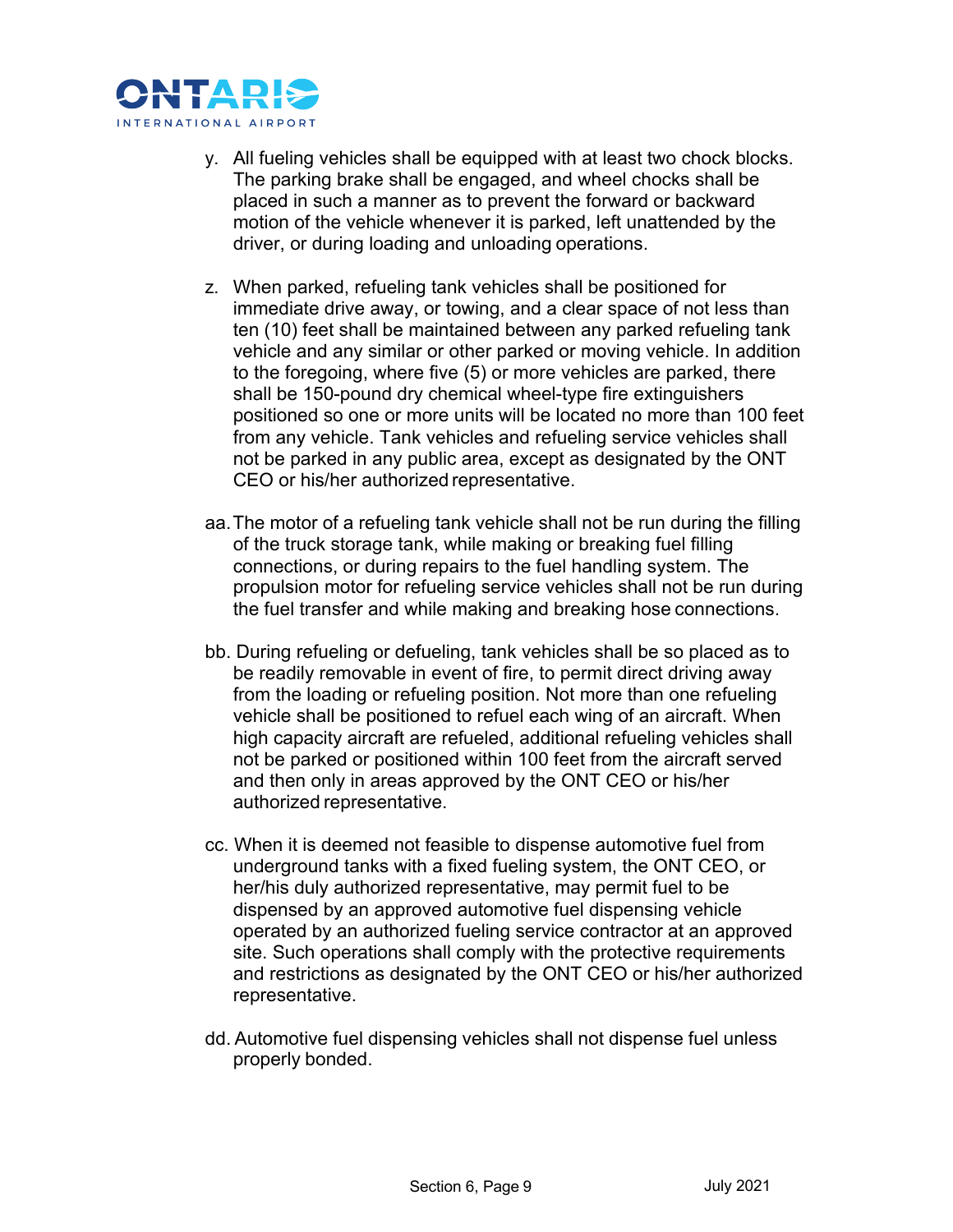

ee. Automotive fuel dispensing vehicles shall always carry a sufficient quantity of absorbent material, of a type approved by the ONT CEO or an authorized representative, to contain accidental fuel spills.

## **6.10 Fuel Spills:**

- a. **In the event of a fuel spill of any type** (Jet A, 100 Octane Low Lead gas, or Automobile Gasoline), **in any amount**, the fueling operator, or individual responsible, shall **immediately notify OFD Dispatch, (909) 983-5911**; additionally, the individual (company) shall also immediately notify ONT Airside Operations, (909) 214-7682 or (909) 214 -7683.
- b. Should passengers evacuate an aircraft while at a passenger terminal due to a fuel spill, passengers shall not be re-admitted to the Passenger Boarding Bridge or the aircraft until permitted by OFD Station 10 personnel.
- c. In the event of fuel spillage, when there is no apparent presence of fire, fuel delivery units shall not be moved until the spillage is dispersed or removed. Spilled fuel must be cleaned up immediately and the area secured. No aircraft or vehicular movement shall be allowed in the area until authorized by OFD Station 10 personnel.

## **6.11 Aviation Fuel Delivery Permits**:

All Petroleum Product delivery companies or brokers, who engage in fuel delivery (by hydrant or tanker truck) to the OIAA and tenants' storage facilities or buy and sell fuel from storage facilities, shall be required to obtain a Fuel Delivery Permit. All companies who provide into plane fueling are required to obtain a Non-Exclusive License Agreement issued by the ONT CEO or his/her authorized representative, through the OIAA. See **Section 8, Operating Permits/Fees**.

## **6.12 Tenant Fueling Agents:**

- a. ONT Tenants, who perform Fueling Agent services, must have for their employees, an approved training program conforming to FAA, Part 139.321, regulatory standards.
- b. At least one Fueling Supervisor, employed onsite by an ONT permitted Fueling Agent, must have completed an FAA certificated aviation fuel training course, in fire safety, prior to commencing fueling operations.

Recurrent supervisory training, in aviation fuel firesafety, must be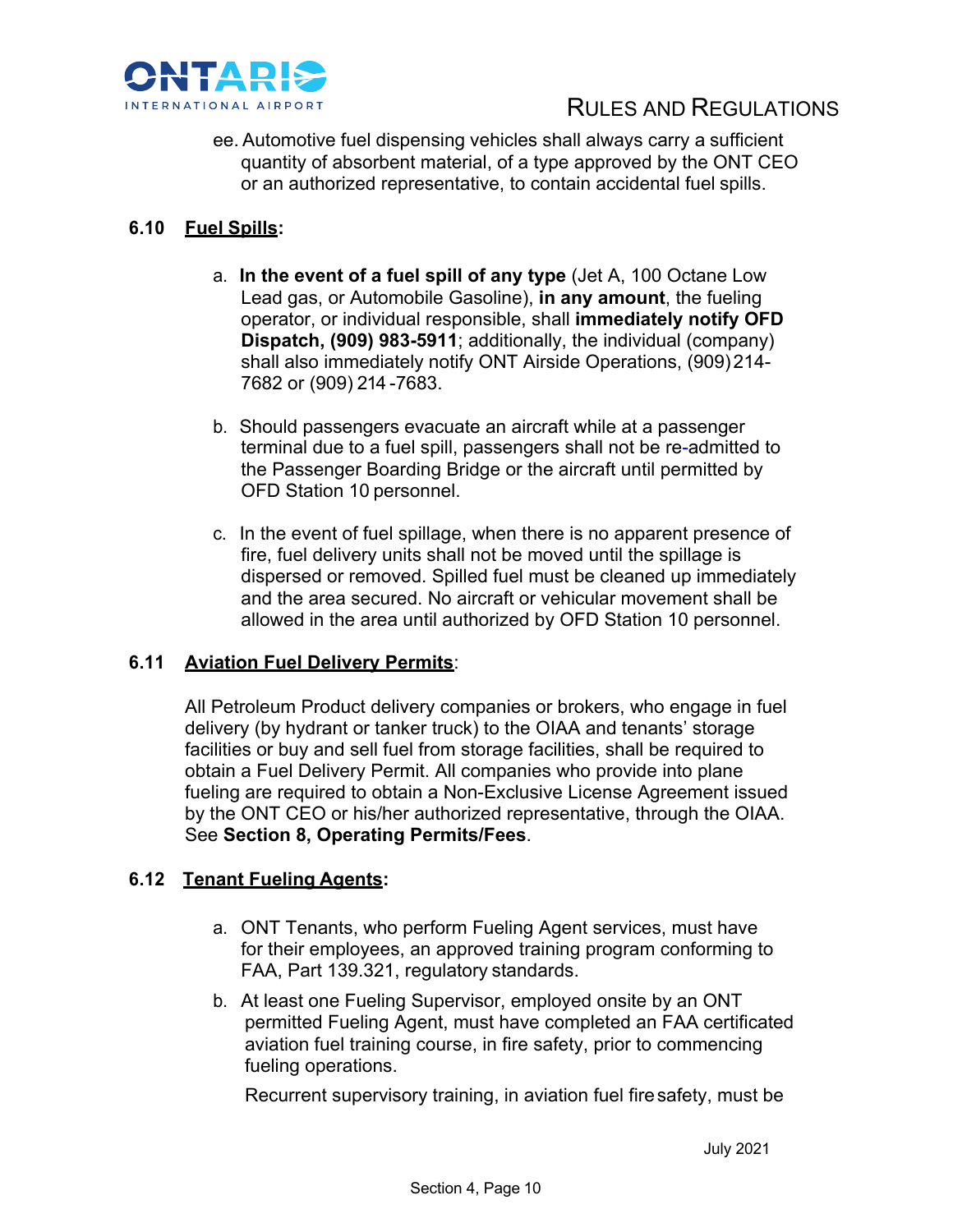

completed within every 24 calendar months.

c. ONT Fueling Agents must provide annual written certification to the ONT CEO or his/her authorized representative, through OFD Station 10, (909) 544-5490, that all required training within this Section has been accomplished.

## **6.13 Aircraft Parts Cleaning Materials:**

Cleaning of aircraft parts and other equipment shall be done preferably with non-flammable cleaning agents. When flammable combustibles must be used, only liquids having flash points in excess of 100 degrees Fahrenheit, (38 degrees Celsius) shall be used and special precautions shall be taken to eliminate ignition sources in compliance with good practice recommendations of the uniform fire code and the NFPA.

## **6.14 Paint, Varnish, and Lacquer Use:**

For paint, varnish, or lacquer spraying operations, the arrangement, construction, ventilation, and protection of spraying booths and the storing and handling of materials shall be in accordance with the standards of the California State Fire Code, Air Resources Board - Air Quality Management District regulations.

## **6.15 Sewage, Industrial Waste, Toxic and Hazardous Waste:**

- a. Tenants shall comply with the requirements of OIAA Hazardous Materials Management Policy regarding the discharge of sewage and industrial waste.
- b. No person shall generate, store, keep, handle, transport, treat or dispose of hazardous waste (as defined by the Resource Conservation and Recovery Act, Title 40, CFR Part 261 or succeeding legislation) in or upon the Airport.

## **6.16 Methanol Storage:**

- a. Methanol shall be treated in the same manner as automobile gasoline.
- b. A maximum of two containers of methanol may be stored at gate positions in areas not in or under buildings or stairways.
- c. The bulk storage of methanol will be on leaseholds only.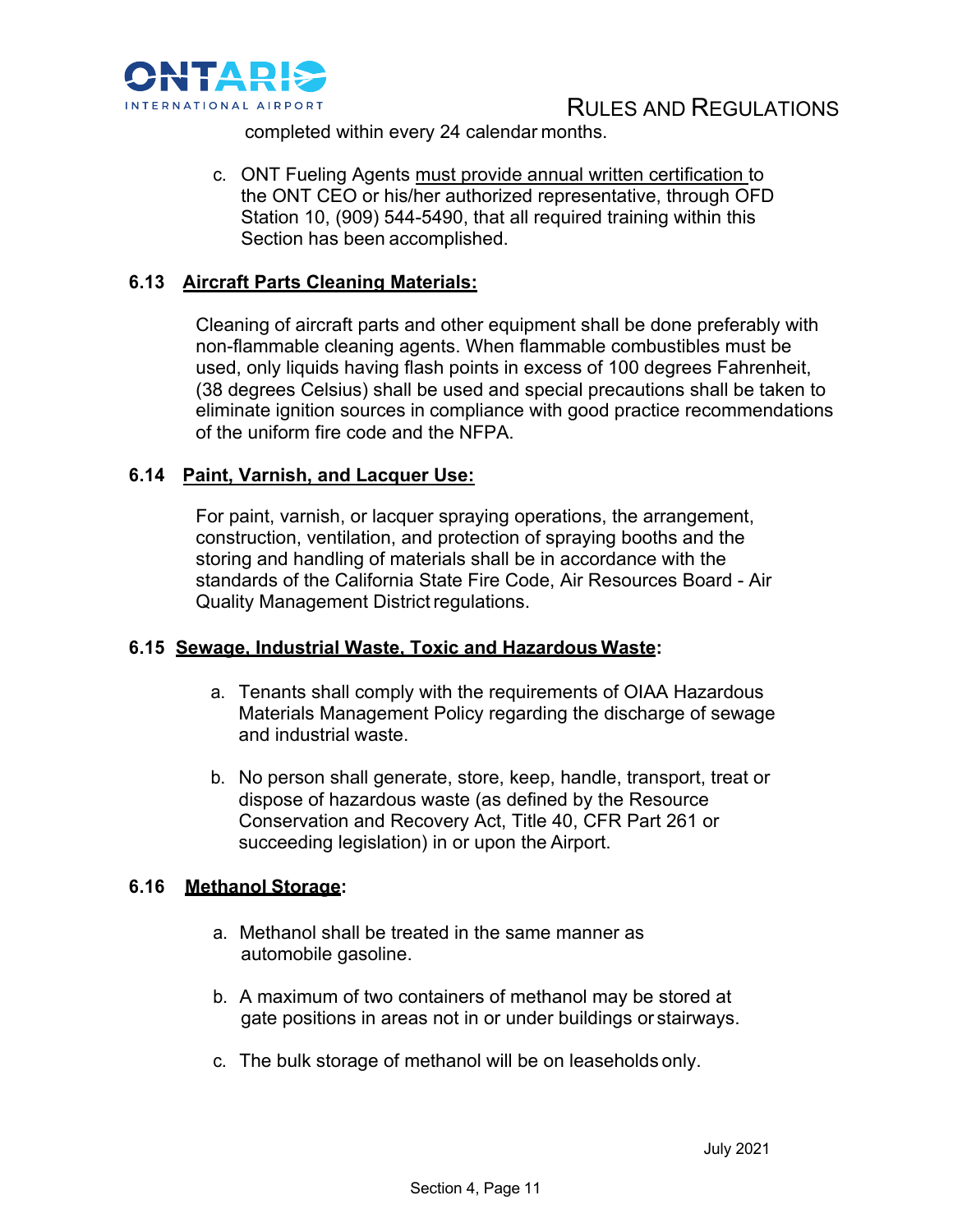

## RULES AND REGULATIONS